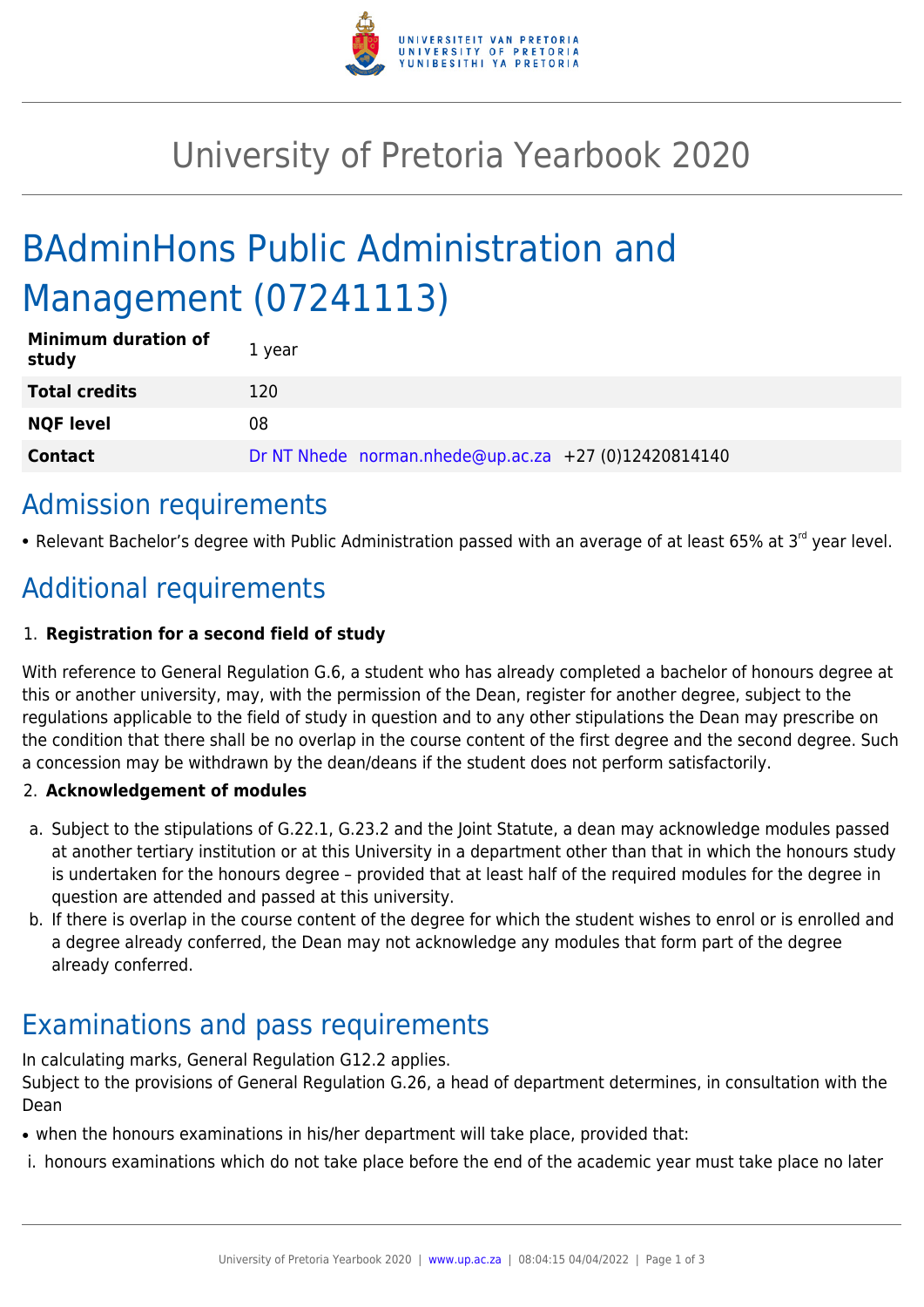

than 18 January of the following year, and all examination results must be submitted to Student Administration by 25 January; and

- ii. honours examinations which do not take place before the end of the first semester may take place no later than 15 July, and all examination results must be submitted to Student Administration on or before 18 July.
- whether a candidate will be admitted to a supplementary examination, provided that a supplementary examination is granted, only once in a maximum of two prescribed semester modules or once in one year module;
- supplementary examinations (if granted) cover the same subject matter as was the case for the examinations;
- NB: For the purpose of this provision, the phrase "not sit for an examination more than twice in the same subject" as it appears in General Regulation G.18.2, implies that a candidate may not be admitted to an examination in a module, including a supplementary examination, more than three times.
- the manner in which research reports are prepared and examined in his/her department.

**NB**: Full details are published in each department's postgraduate information brochure, which is available from the relevant head of department. The minimum pass mark for a research report is 50%. The provisions regarding pass requirements for dissertations contained in General Regulation G.12.2 apply mutatis mutandis to research reports.

Subject to the provisions of General Regulation G.12.2.1.3, the subminimum required in subdivisions of modules is published in the study guides, which is available from the relevant head of department.